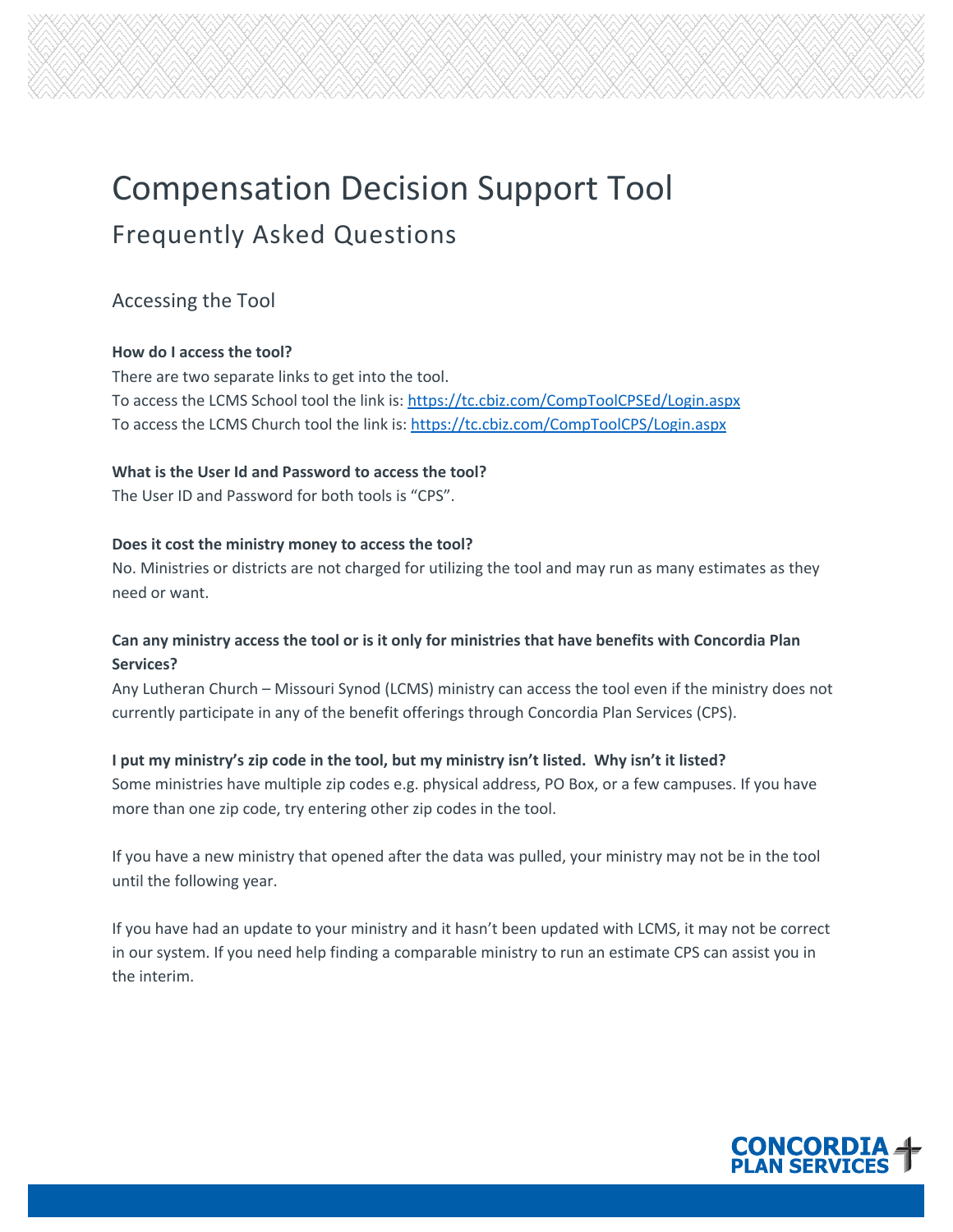# Information in the Tool

#### **What roles are included in the tool?**

The LCMS Schools tool provides salary information and recommendations on the following roles: Elementary, Middle and High School Teacher, Preschool Teacher and Assistant Teacher, Childcare Teacher and Assistant Teacher, Head Administrator/Principal, Assistant Administrator/Principal and Early Childhood Director.

The LCMS Churches tool provides salary information and recommendations on the following roles: Sole Pastor, Senior Pastor, Associate Pastor, Director of Christian Education, Director of Christian Outreach, Deaconess, Director of Family Life Ministry, Director of Parish Music and Lay Minister.

#### **Can other roles be added?**

CPS continuously assesses ministry needs. If there are additional roles that are needed that are common across ministries, we could potentially add them, however it will be dependent upon having enough data to analyze and make confident recommendations.

#### **Can we use this tool for district positions?**

District positions generally have distinct differences in job descriptions and duties than the positions that are currently analyzed. For example, if you have a Pastor in the district office his general duties likely are very different than a Pastor called to a specific church, therefore the tool may not be effective at generating the best recommendations based on actual duties.

## **What other resources could we use for positions that aren't included in the tool e.g. treasurer, janitor or maintenance worker, administrative assistant?**

For many positions that are common the Bureau of Labor Statistics has free information on over 800 occupations. You can review national and state averages. While it doesn't adjust salaries based on zip code, size of the organization, or individual candidate education or experience level, it would give you a general starting point[.](https://www.bls.gov/oes/current/oes_wi.htm) You can access that site at: https://www.bls.gov/oes/current/oes\_wi.htm .

[If your ministry contracts with an ent](https://www.bls.gov/oes/current/oes_wi.htm)ity for human resource services, you may want to inquire with them to see if they provide compensation guidance as part of their contracted services.

If your ministry has the desire and budget to pay for an individual assessment(s) for roles not in the tool, there are a variety of reputable compensation firms that you can hire. Costs to run an estimate generally vary greatly depending on the quantity you want to purchase and the complexity of the analysis you want run. Two examples of firms you could consider are Ministry Pay and Payscale.

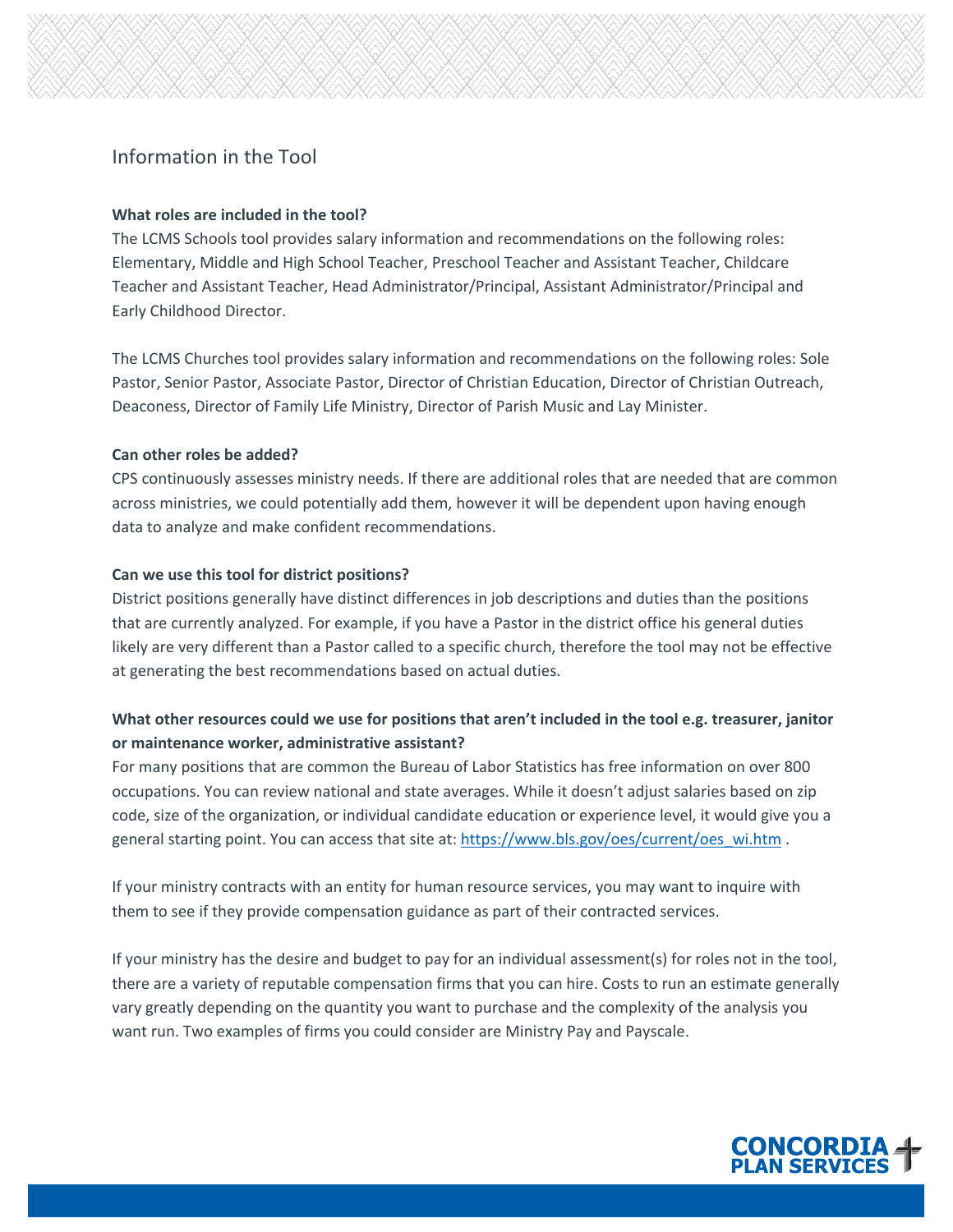#### **Why was the tool created?**

The tool was requested by a HR sub-committee of the LCMS Joint Business Managers.

#### **What vendor was used to analyze the data?**

CBIZ is the vendor CPS partnered with to analyze our LCMS data and look at external data to provide comprehensive data points and recommendations. CBIZ is a national firm that has over 90,000 clients. For additional information on CBIZ you can visit their website at: www[.](http://www.cbiz.com/)cbiz.com.

#### **[Where do](http://www.cbiz.com/)es the data come from in the tool?**

For internal data, CBIZ uses information that comes from LCMS' Rosters & Statistics and through CPS' databases. The information is analyzed by role, ministry size, experience, education, commission status etc. to look for trends across districts.

For external data CBIZ analyzes the external market by utilizing published survey data from major consulting and surveying firms and that is statistically validated. They do not use unreliable data sources such as: self-reported, Department of Labor, or most free internet data. Published survey sources utilized include but are not limited to:

- CompAnalyst Market Data
	- The world's largest compensation database with 600 million data points and growing.
	- Data is collected from hundreds of professionally conducted surveys run by corporate HR departments every year.
- MinistryPay Full-Time Employee Reports
	- Contains data for more than 100 ministry job titles from churches representing a wide range of locations, denominations, budgets, and membership sizes.
- CBIZ Public School District Compensation Survey
	- Contains a compilation of recent public-school custom surveys, primarily in the Midwest.
	- Only used to supplement data for a few positions not found in other surveys.
- Economic Research Institute –Salary Assessor
	- A highly reputable survey with data on over 7,000 positions; 9,000 locations; and 1,000 industries.
- WorldatWork –Total Salary Increase Budget
	- The predominant survey for salary increase treads.
	- Represents multiple industries and geographies
	- Bureau of Labor Statistics Occupational Employment Statistics
		- National government survey data

#### **How often is the tool updated?**

The tool is reviewed annually in the summer and then any updates to the tool or new salary information is updated by January of the next calendar year.

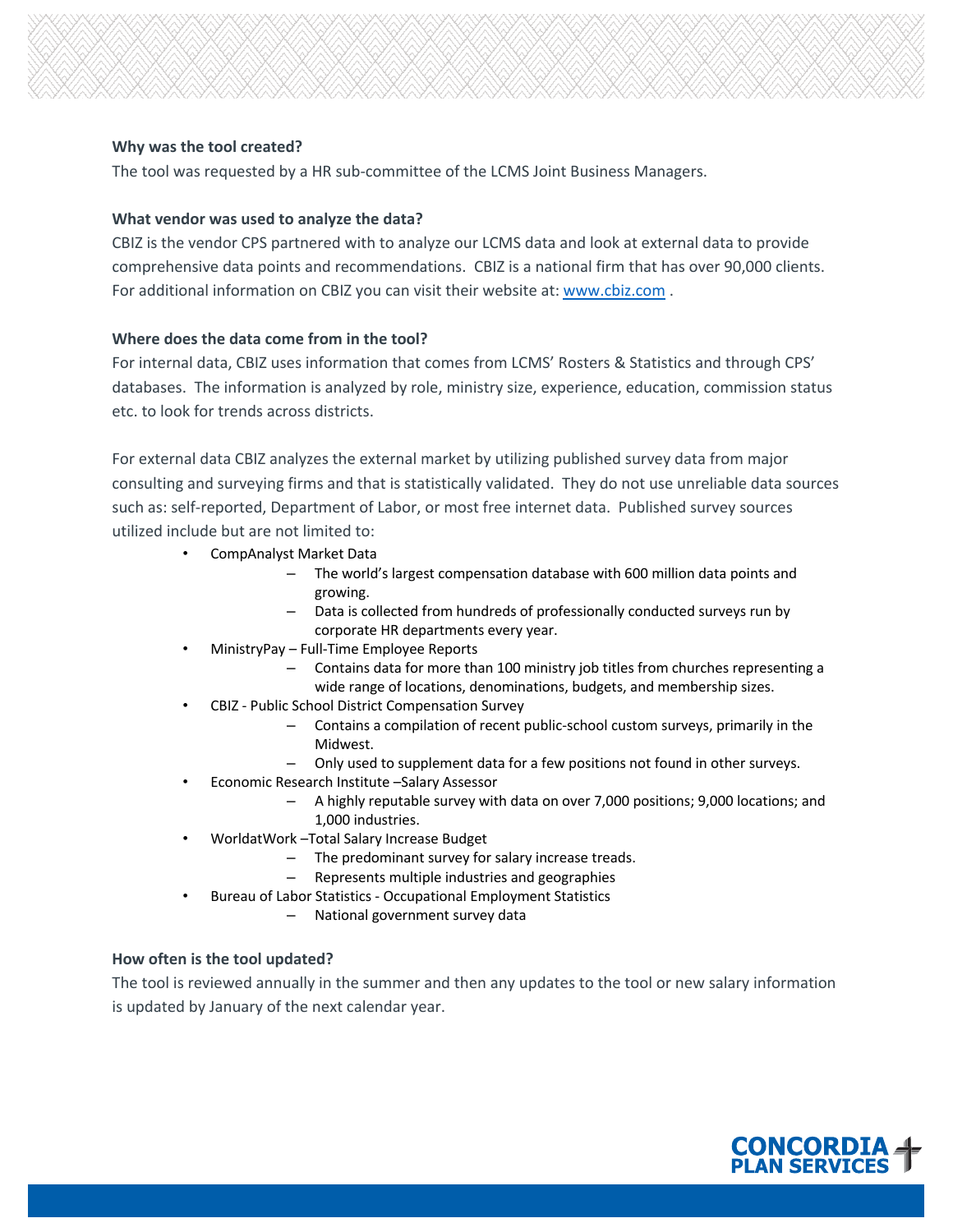#### **What factors impact the recommended pay?**

Each position is analyzed based on market data and LCMS patterns to see if a factor influences the pay range. Ministry size (average worship weekly attendance, number of students enrolled), zip code of the ministry location, role or position the candidate would be entering, type of ministry, experience level or education level of the candidate, and commissioned status can all impact the recommended pay range, however not *all* factors are relevant for *each* role. The tool does provide guidance in these areas on how it can impact salary. If you hover over the fields when you're entering information, it will provide you with some additional details of how it could impact the salary range. Your print out will also show you the factors that adjusted the recommended range.

## **On the LCMS School tool, you must select a commissioned status, but you don't have to do that on the LCMS Church tool. Why is that different?**

In the LCMS Church tool all the positions are traditionally called commissioned workers, so it wasn't necessary to differentiate in that tool. Many of the workers at LCMS schools are non-commissioned, so it was important for the tool to be able to call out the difference.

## **Do most schools really offer the 7.65% that is built in the tool for commissioned workers? Do they pay commissioned workers more than lay?**

LCMS data did show that most schools do offer a premium for the commissioned workers to offset the expected self-employment tax those school workers would need to pay. If it was not offered commissioned workers would be at a disadvantage to non-commissioned workers.

Yes, LCMS data revealed most schools do pay their commissioned workers more than the lay workers. There are many factors that can contribute to this. Many schools are giving commissioned workers money to offset their self-employment tax, some value the commissioned worker status and reward those that are called with a higher compensation than those that are lay, and salaries can be higher because commissioned workers generally stay employed with LCMS schools longer than those that are not called.

#### **How can you determine a salary if a candidate has a dual role?**

There is a resource document embedded in the School tool. Click on the blue "More Information" button under the Additional Factor Adjustment Percentage section. The resource document provides additional information on how you could compensate for a dual role or for additional responsibilities. There is some additional data on the range that districts had been using in that document that may help you in discussions with your calling or hiring body.

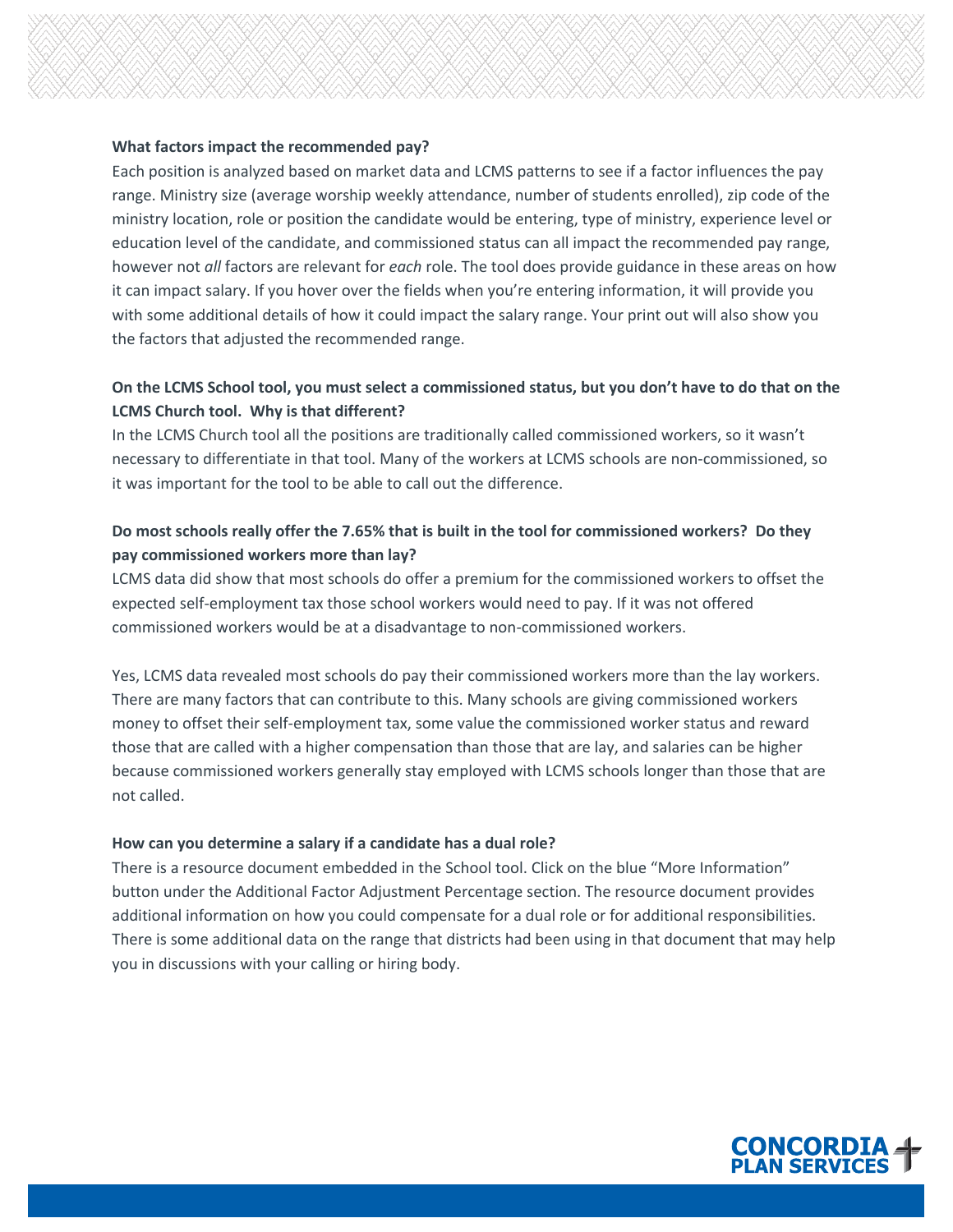#### **Do we have to pay the average pay/the mid-point?**

The numbers in the chart provide you with information so you can make an educated decision for the ministry. The average pay/mid-point is the halfway point for salaries. It is a bell curve for the factors you entered for your ministry and the candidate so half of the salaries are above it and half are below it. You should consider what you want your compensation strategy to be (or what you can afford) to determine if you want to be at the midpoint or perhaps if you want to be closer to the lower or higher pay. Some ministries could have goals to be at a certain percentage of the midpoint.

#### **Is the lower pay and the higher pay a floor and ceiling?**

No, they aren't a floor or ceiling. There are data points above the higher pay and below the lower pay but the further you move away from the average/mid-point there are fewer and fewer.

## **Is it true that the tool only provides a recommendation on salaries and it doesn't consider the benefits package?**

Correct. The tool is a deep analysis on salaries only. You can use the printout to think about your total compensation package (salary and benefits) to determine how generous your overall package is. The printout lists possible benefits that your ministry may have, and that list could help you put together your call documents or extend an offer letter or have a discussion with a candidate on the whole picture.

There are a lot of differences in the benefits offered across the LCMS. Some ministries offer the pension, some offer the pension plus a match in the 403(b) (some have a high match, some have a low match), some don't offer a pension or retirement, some pay a generous portion or all of the premium for spouse and family members on their health insurance plans, some don't pay much towards family members. Some ministries have very generous vacation packages or other fringe benefits, and some don't. It is best practice to think of your total compensation (salary and benefits) like a teeter-totter. If you do not have a competitive benefits package you may need to offer a higher starting salary (i.e. if the ministry doesn't have a pension or pay a high percentage of the premium for health insurance the ministry could consider offering a higher salary since the worker has to pay for more out of their salary).

#### **How do you determine the appropriate amount for a housing allowance?**

In the LCMS Church tool when you are inputting information for your candidate there is a blue "More Information" button next to the Parsonage Amount section. This links you to the Treasurer's Church Manual that the LCMS produces, and it gives guidance on factors to consider to determine the value of a parsonage or housing allowance. If you have additional questions on this, you could contact a tax professional or your district office.